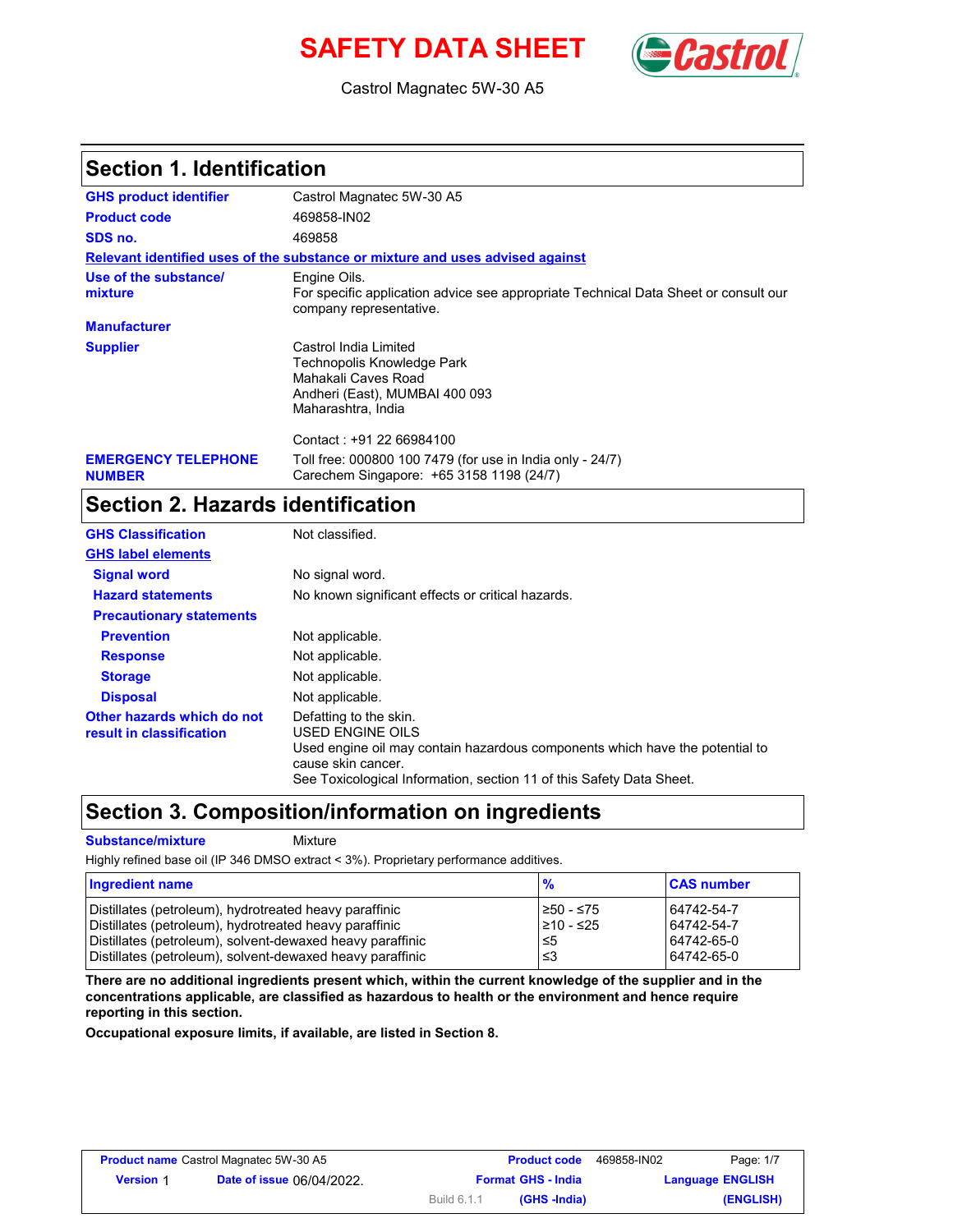# **Section 4. First aid measures**

| <b>Description of necessary first aid measures</b>        |                                                                                                                                                                                                                                                     |  |  |  |
|-----------------------------------------------------------|-----------------------------------------------------------------------------------------------------------------------------------------------------------------------------------------------------------------------------------------------------|--|--|--|
| Eye contact                                               | In case of contact, immediately flush eyes with plenty of water for at least 15 minutes.<br>Eyelids should be held away from the eyeball to ensure thorough rinsing. Check for<br>and remove any contact lenses. Get medical attention.             |  |  |  |
| <b>Inhalation</b>                                         | If inhaled, remove to fresh air. In case of inhalation of decomposition products in a<br>fire, symptoms may be delayed. The exposed person may need to be kept under<br>medical surveillance for 48 hours. Get medical attention if symptoms occur. |  |  |  |
| <b>Skin contact</b>                                       | Wash skin thoroughly with soap and water or use recognised skin cleanser.<br>Remove contaminated clothing and shoes. Wash clothing before reuse. Clean<br>shoes thoroughly before reuse. Get medical attention if symptoms occur.                   |  |  |  |
| Ingestion                                                 | Do not induce vomiting unless directed to do so by medical personnel. Get medical<br>attention if symptoms occur.                                                                                                                                   |  |  |  |
| <b>Protection of first-aiders</b>                         | No action shall be taken involving any personal risk or without suitable training.                                                                                                                                                                  |  |  |  |
| <u>Most important symptoms/effects, acute and delayed</u> |                                                                                                                                                                                                                                                     |  |  |  |
|                                                           | See Section 11 for more detailed information on health effects and symptoms.                                                                                                                                                                        |  |  |  |
|                                                           | Indication of immediate medical attention and special treatment needed, if necessary                                                                                                                                                                |  |  |  |
| <b>Specific treatments</b>                                | No specific treatment.                                                                                                                                                                                                                              |  |  |  |
| <b>Notes to physician</b>                                 | Treatment should in general be symptomatic and directed to relieving any effects.<br>In case of inhalation of decomposition products in a fire, symptoms may be delayed.                                                                            |  |  |  |

The exposed person may need to be kept under medical surveillance for 48 hours.

## **Section 5. Firefighting measures**

| <b>Extinguishing media</b>                               |                                                                                                                                                                                                   |
|----------------------------------------------------------|---------------------------------------------------------------------------------------------------------------------------------------------------------------------------------------------------|
| <b>Suitable</b>                                          | In case of fire, use foam, dry chemical or carbon dioxide extinguisher or spray.                                                                                                                  |
| <b>Not suitable</b>                                      | Do not use water jet.                                                                                                                                                                             |
| <b>Specific hazards arising</b><br>from the chemical     | In a fire or if heated, a pressure increase will occur and the container may burst.                                                                                                               |
| <b>Hazardous thermal</b><br>decomposition products       | Combustion products may include the following:<br>carbon oxides (CO, CO <sub>2</sub> ) (carbon monoxide, carbon dioxide)<br>nitrogen oxides ( $NO$ , $NO2$ etc.)                                  |
| <b>Special precautions for fire-</b><br>fighters         | No action shall be taken involving any personal risk or without suitable training.<br>Promptly isolate the scene by removing all persons from the vicinity of the incident if<br>there is a fire. |
| <b>Special protective</b><br>equipment for fire-fighters | Fire-fighters should wear positive pressure self-contained breathing apparatus<br>(SCBA) and full turnout gear.                                                                                   |

## **Section 6. Accidental release measures**

|                                                             | <b>Personal precautions, protective equipment and emergency procedures</b>                                                                                                                                                                                                                                                                                                                         |
|-------------------------------------------------------------|----------------------------------------------------------------------------------------------------------------------------------------------------------------------------------------------------------------------------------------------------------------------------------------------------------------------------------------------------------------------------------------------------|
| For non-emergency<br>personnel                              | No action shall be taken involving any personal risk or without suitable training.<br>Evacuate surrounding areas. Keep unnecessary and unprotected personnel from<br>entering. Do not touch or walk through spilt material. Put on appropriate personal<br>protective equipment. Floors may be slippery; use care to avoid falling.                                                                |
| For emergency responders                                    | If specialised clothing is required to deal with the spillage, take note of any<br>information in Section 8 on suitable and unsuitable materials. See also the<br>information in "For non-emergency personnel".                                                                                                                                                                                    |
| <b>Environmental precautions</b>                            | Avoid dispersal of spilt material and runoff and contact with soil, waterways, drains<br>and sewers. Inform the relevant authorities if the product has caused environmental<br>pollution (sewers, waterways, soil or air).                                                                                                                                                                        |
| <b>Methods and material for containment and cleaning up</b> |                                                                                                                                                                                                                                                                                                                                                                                                    |
| <b>Small spill</b>                                          | Stop leak if without risk. Move containers from spill area. Absorb with an inert<br>material and place in an appropriate waste disposal container. Dispose of via a<br>licensed waste disposal contractor.                                                                                                                                                                                         |
| Large spill                                                 | Stop leak if without risk. Move containers from spill area. Prevent entry into sewers,<br>water courses, basements or confined areas. Contain and collect spillage with non-<br>combustible, absorbent material e.g. sand, earth, vermiculite or diatomaceous earth<br>and place in container for disposal according to local regulations. Dispose of via a<br>licensed waste disposal contractor. |

| Page: 2/7               | 469858-IN02 | <b>Product code</b>       | <b>Product name</b> Castrol Magnatec 5W-30 A5 |                                  |                  |
|-------------------------|-------------|---------------------------|-----------------------------------------------|----------------------------------|------------------|
| <b>Language ENGLISH</b> |             | <b>Format GHS - India</b> |                                               | <b>Date of issue 06/04/2022.</b> | <b>Version 1</b> |
| (ENGLISH)               |             | (GHS -India)              | Build 6.1.1                                   |                                  |                  |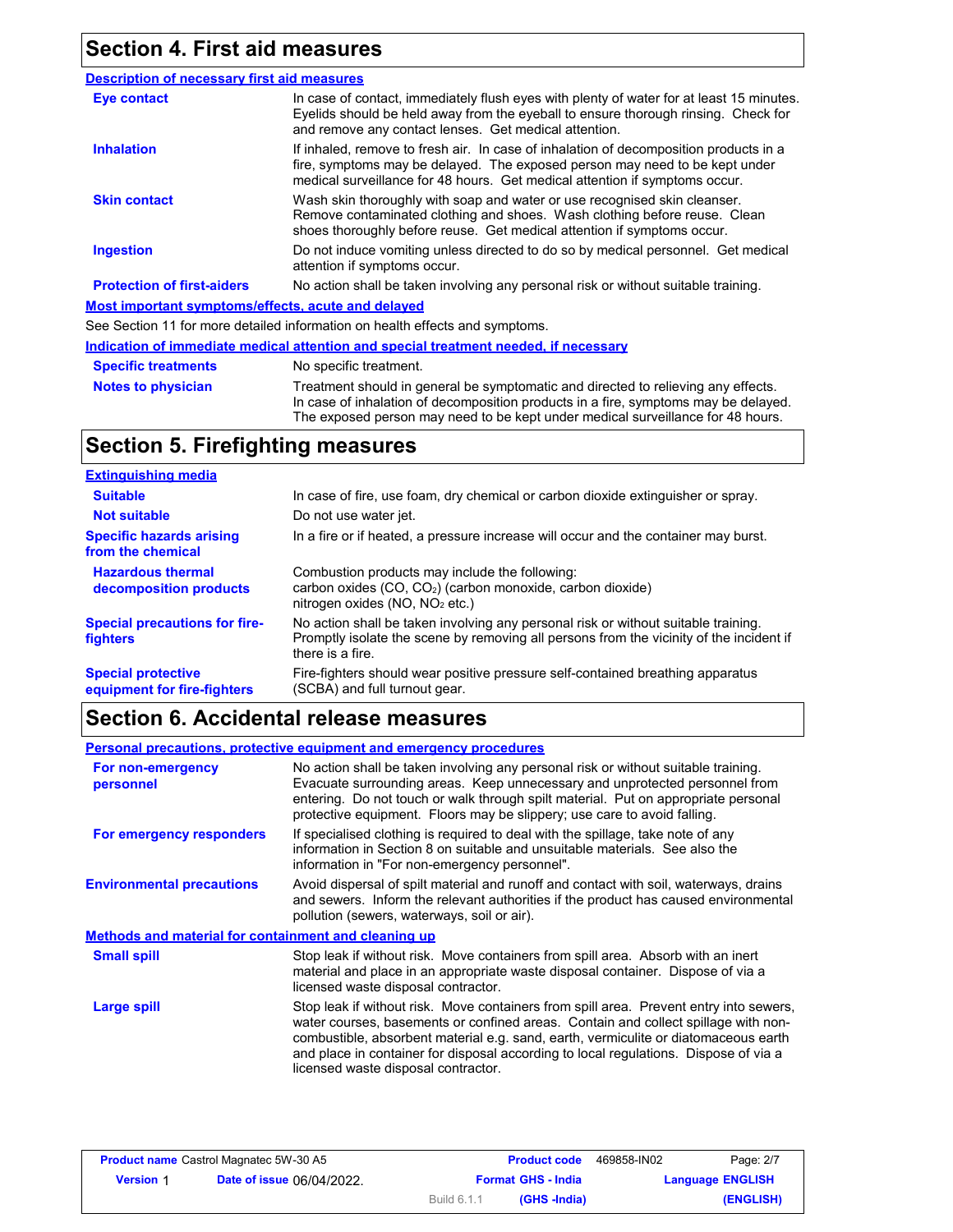# **Section 7. Handling and storage**

| <b>Precautions for safe handling</b>             |                                                                                                                                                                                                                                                                                                                                                                                                                                                                                                                                                                                                |  |  |
|--------------------------------------------------|------------------------------------------------------------------------------------------------------------------------------------------------------------------------------------------------------------------------------------------------------------------------------------------------------------------------------------------------------------------------------------------------------------------------------------------------------------------------------------------------------------------------------------------------------------------------------------------------|--|--|
| <b>Protective measures</b>                       | Put on appropriate personal protective equipment (see Section 8).                                                                                                                                                                                                                                                                                                                                                                                                                                                                                                                              |  |  |
| <b>Advice on general</b><br>occupational hygiene | Eating, drinking and smoking should be prohibited in areas where this material is<br>handled, stored and processed. Wash thoroughly after handling. Remove<br>contaminated clothing and protective equipment before entering eating areas. See<br>also Section 8 for additional information on hygiene measures.                                                                                                                                                                                                                                                                               |  |  |
| <b>Conditions for safe storage</b>               | Store in accordance with local regulations. Store in original container protected from<br>direct sunlight in a dry, cool and well-ventilated area, away from incompatible<br>materials (see Section 10) and food and drink. Keep container tightly closed and<br>sealed until ready for use. Store and use only in equipment/containers designed for<br>use with this product. Containers that have been opened must be carefully resealed<br>and kept upright to prevent leakage. Do not store in unlabelled containers. Use<br>appropriate containment to avoid environmental contamination. |  |  |
| <b>Not suitable</b>                              | Prolonged exposure to elevated temperature                                                                                                                                                                                                                                                                                                                                                                                                                                                                                                                                                     |  |  |

## **Section 8. Exposure controls/personal protection**

### **Control parameters**

**Occupational exposure limits**

| <b>Ingredient name</b>                                    | <b>Exposure limits</b>                                                                              |
|-----------------------------------------------------------|-----------------------------------------------------------------------------------------------------|
| Distillates (petroleum), hydrotreated heavy paraffinic    | ACGIH TLV (United States, 1/2021).<br>TWA: 5 mg/m <sup>3</sup> 8 hours. Form: Inhalable<br>fraction |
| Distillates (petroleum), hydrotreated heavy paraffinic    | ACGIH TLV (United States, 1/2021).<br>TWA: 5 mg/m <sup>3</sup> 8 hours. Form: Inhalable<br>fraction |
| Distillates (petroleum), solvent-dewaxed heavy paraffinic | ACGIH TLV (United States, 1/2021).<br>TWA: 5 mg/m <sup>3</sup> 8 hours. Form: Inhalable<br>fraction |
| Distillates (petroleum), solvent-dewaxed heavy paraffinic | ACGIH TLV (United States, 1/2021).<br>TWA: 5 mg/m <sup>3</sup> 8 hours. Form: Inhalable<br>fraction |

Whilst specific OELs for certain components may be shown in this section, other components may be present in any mist, vapour or dust produced. Therefore, the specific OELs may not be applicable to the product as a whole and are provided for guidance only.

| <b>Recommended monitoring</b><br>procedures | If this product contains ingredients with exposure limits, personal, workplace<br>atmosphere or biological monitoring may be required to determine the effectiveness<br>of the ventilation or other control measures and/or the necessity to use respiratory<br>protective equipment. Reference should be made to appropriate monitoring<br>standards. Reference to national guidance documents for methods for the<br>determination of hazardous substances will also be required.                                                                                                                                                                                                                                                                                                                                                                                                                                                                                                                           |
|---------------------------------------------|---------------------------------------------------------------------------------------------------------------------------------------------------------------------------------------------------------------------------------------------------------------------------------------------------------------------------------------------------------------------------------------------------------------------------------------------------------------------------------------------------------------------------------------------------------------------------------------------------------------------------------------------------------------------------------------------------------------------------------------------------------------------------------------------------------------------------------------------------------------------------------------------------------------------------------------------------------------------------------------------------------------|
| <b>Appropriate engineering</b><br>controls  | Provide exhaust ventilation or other engineering controls to keep the relevant<br>airborne concentrations below their respective occupational exposure limits.<br>All activities involving chemicals should be assessed for their risks to health, to<br>ensure exposures are adequately controlled. Personal protective equipment should<br>only be considered after other forms of control measures (e.g. engineering controls)<br>have been suitably evaluated. Personal protective equipment should conform to<br>appropriate standards, be suitable for use, be kept in good condition and properly<br>maintained.<br>Your supplier of personal protective equipment should be consulted for advice on<br>selection and appropriate standards. For further information contact your national<br>organisation for standards.<br>The final choice of protective equipment will depend upon a risk assessment. It is<br>important to ensure that all items of personal protective equipment are compatible. |
| <b>Environmental exposure</b><br>controls   | Emissions from ventilation or work process equipment should be checked to ensure<br>they comply with the requirements of environmental protection legislation. In some<br>cases, fume scrubbers, filters or engineering modifications to the process equipment<br>will be necessary to reduce emissions to acceptable levels.                                                                                                                                                                                                                                                                                                                                                                                                                                                                                                                                                                                                                                                                                 |
| <b>Individual protection measures</b>       |                                                                                                                                                                                                                                                                                                                                                                                                                                                                                                                                                                                                                                                                                                                                                                                                                                                                                                                                                                                                               |
| <b>Hygiene measures</b>                     | Wash hands, forearms and face thoroughly after handling chemical products, before<br>eating, smoking and using the lavatory and at the end of the working period.<br>Appropriate techniques should be used to remove potentially contaminated clothing.<br>Wash contaminated clothing before reusing. Ensure that eyewash stations and<br>safety showers are close to the workstation location.                                                                                                                                                                                                                                                                                                                                                                                                                                                                                                                                                                                                               |

| <b>Product name</b> Castrol Magnatec 5W-30 A5 |                                  |                           | <b>Product code</b> | 469858-IN02             | Page: 3/7 |
|-----------------------------------------------|----------------------------------|---------------------------|---------------------|-------------------------|-----------|
| <b>Version 1</b>                              | <b>Date of issue 06/04/2022.</b> | <b>Format GHS - India</b> |                     | <b>Language ENGLISH</b> |           |
|                                               |                                  | Build 6.1.1               | (GHS -India)        |                         | (ENGLISH) |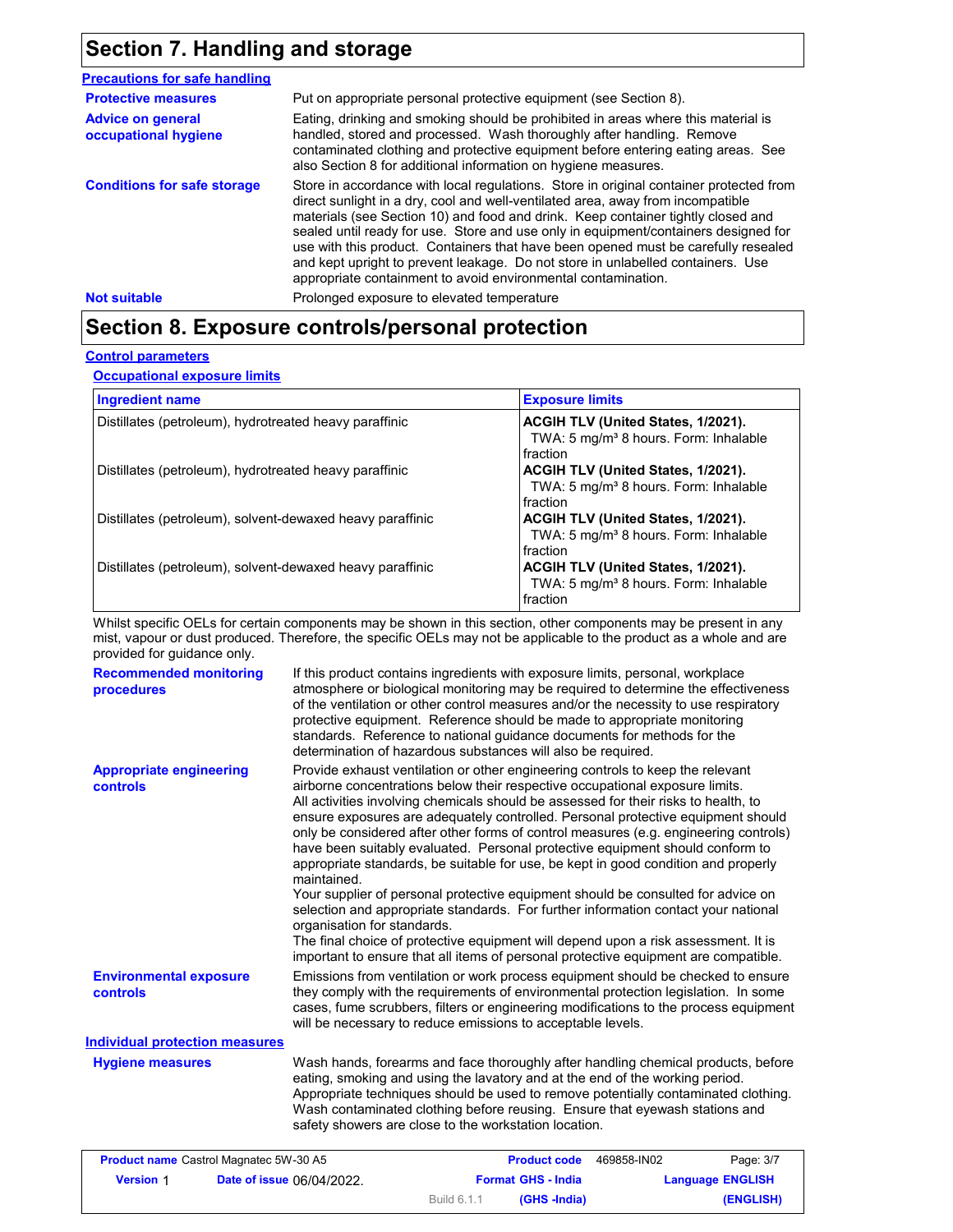# **Section 8. Exposure controls/personal protection**

| <b>Eye protection</b>         | Safety glasses with side shields.                                                                                                                                                                                                                                                                                                                                                                                                                                                                                                                                                                                                                                                                                                                                                               |
|-------------------------------|-------------------------------------------------------------------------------------------------------------------------------------------------------------------------------------------------------------------------------------------------------------------------------------------------------------------------------------------------------------------------------------------------------------------------------------------------------------------------------------------------------------------------------------------------------------------------------------------------------------------------------------------------------------------------------------------------------------------------------------------------------------------------------------------------|
| <b>Skin protection</b>        |                                                                                                                                                                                                                                                                                                                                                                                                                                                                                                                                                                                                                                                                                                                                                                                                 |
| <b>Hand protection</b>        | Wear protective gloves if prolonged or repeated contact is likely. Wear chemical<br>resistant gloves. Recommended: Nitrile gloves. The correct choice of protective<br>gloves depends upon the chemicals being handled, the conditions of work and use,<br>and the condition of the gloves (even the best chemically resistant glove will break<br>down after repeated chemical exposures). Most gloves provide only a short time of<br>protection before they must be discarded and replaced. Because specific work<br>environments and material handling practices vary, safety procedures should be<br>developed for each intended application. Gloves should therefore be chosen in<br>consultation with the supplier/manufacturer and with a full assessment of the<br>working conditions. |
| <b>Skin protection</b>        | Use of protective clothing is good industrial practice.<br>Personal protective equipment for the body should be selected based on the task<br>being performed and the risks involved and should be approved by a specialist<br>before handling this product.<br>Cotton or polyester/cotton overalls will only provide protection against light<br>superficial contamination that will not soak through to the skin. Overalls should be<br>laundered on a regular basis. When the risk of skin exposure is high (e.g. when<br>cleaning up spillages or if there is a risk of splashing) then chemical resistant aprons<br>and/or impervious chemical suits and boots will be required.                                                                                                           |
| <b>Other skin protection</b>  | Appropriate footwear and any additional skin protection measures should be<br>selected based on the task being performed and the risks involved and should be<br>approved by a specialist before handling this product.                                                                                                                                                                                                                                                                                                                                                                                                                                                                                                                                                                         |
| <b>Respiratory protection</b> | In case of insufficient ventilation, wear suitable respiratory equipment.<br>The correct choice of respiratory protection depends upon the chemicals being<br>handled, the conditions of work and use, and the condition of the respiratory<br>equipment. Safety procedures should be developed for each intended application.<br>Respiratory protection equipment should therefore be chosen in consultation with<br>the supplier/manufacturer and with a full assessment of the working conditions.                                                                                                                                                                                                                                                                                           |

# **Section 9. Physical and chemical properties**

The conditions of measurement of all properties are at standard temperature and pressure unless otherwise indicated.

| <b>Appearance</b>                                                 |                                           |                                            |
|-------------------------------------------------------------------|-------------------------------------------|--------------------------------------------|
| <b>Physical state</b>                                             | Liquid.                                   |                                            |
| <b>Colour</b>                                                     | Amber. [Light]                            |                                            |
| <b>Odour</b>                                                      | Not available.                            |                                            |
| <b>Odour threshold</b>                                            | Not available.                            |                                            |
| рH                                                                | Not applicable.                           |                                            |
| <b>Melting point/freezing point</b>                               | Not available.                            |                                            |
| <b>Boiling point, initial boiling</b><br>point, and boiling range | Not available.                            |                                            |
| <b>Drop Point</b>                                                 | Not available.                            |                                            |
| <b>Pour point</b>                                                 | -45 $^{\circ}$ C                          |                                            |
| <b>Flash point</b>                                                |                                           | Closed cup: 200°C (392°F) [Pensky-Martens] |
| <b>Evaporation rate</b>                                           | Not available.                            |                                            |
| <b>Flammability</b>                                               | Not applicable. Based on - Physical state |                                            |
| Lower and upper explosion<br>limit/flammability limit             | Not available.                            |                                            |
| <b>Vapour pressure</b>                                            |                                           | Vapour Pressure at 20°C                    |

| <b>Vapour pressure</b>                        |                                                              |                                                              | Vapour Pressure at 20°C |                    |                           | Vapour pressure at 50°C |               |                         |
|-----------------------------------------------|--------------------------------------------------------------|--------------------------------------------------------------|-------------------------|--------------------|---------------------------|-------------------------|---------------|-------------------------|
|                                               | <b>Ingredient name</b>                                       | mm Hg kPa                                                    |                         | <b>Method</b>      | mm<br>Hg                  | kPa                     | <b>Method</b> |                         |
|                                               | Distillates (petroleum),<br>hydrotreated heavy<br>paraffinic | 0.08                                                         | < 0.011                 | <b>ASTM D 5191</b> |                           |                         |               |                         |
|                                               |                                                              | Distillates (petroleum),<br>hydrotreated heavy<br>paraffinic | < 0.08                  | < 0.011            | <b>ASTM D 5191</b>        |                         |               |                         |
|                                               | Distillates (petroleum),<br>solvent-dewaxed heavy            | 0.08                                                         | < 0.011                 | <b>ASTM D 5191</b> |                           |                         |               |                         |
| <b>Product name Castrol Magnatec 5W-30 A5</b> |                                                              |                                                              |                         |                    | <b>Product code</b>       | 469858-IN02             |               | Page: 4/7               |
| <b>Version 1</b>                              |                                                              | Date of issue 06/04/2022.                                    |                         |                    | <b>Format GHS - India</b> |                         |               | <b>Language ENGLISH</b> |
|                                               |                                                              |                                                              | Build 6.1.1             |                    | (GHS-India)               |                         |               | (ENGLISH)               |
|                                               |                                                              |                                                              |                         |                    |                           |                         |               |                         |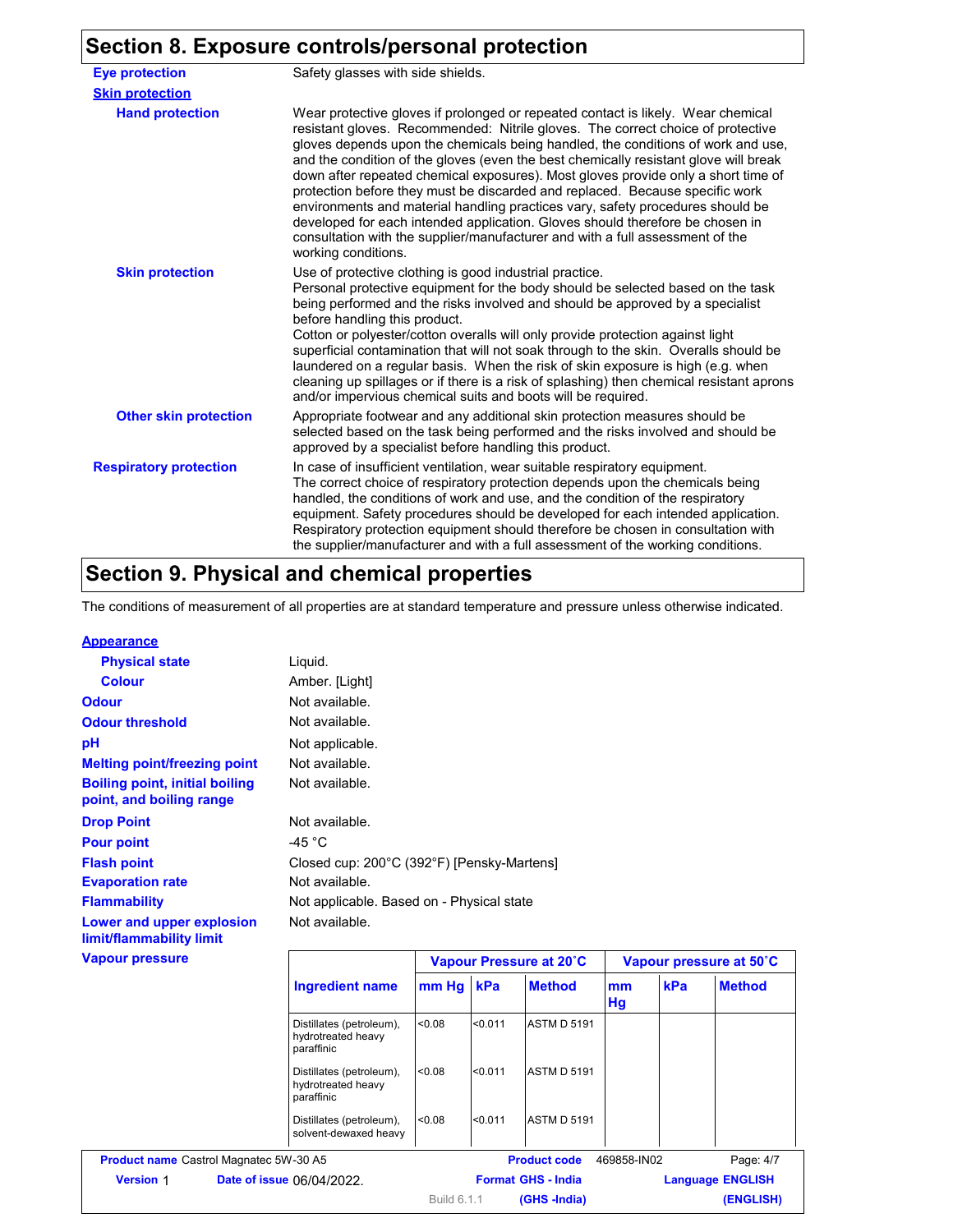| Section 10. Stability and reactivity                            |            |         |                                                              |                                                                                                                 |                                                                                 |  |  |
|-----------------------------------------------------------------|------------|---------|--------------------------------------------------------------|-----------------------------------------------------------------------------------------------------------------|---------------------------------------------------------------------------------|--|--|
| Not applicable.                                                 |            |         |                                                              |                                                                                                                 |                                                                                 |  |  |
|                                                                 |            |         |                                                              |                                                                                                                 |                                                                                 |  |  |
|                                                                 |            |         |                                                              |                                                                                                                 |                                                                                 |  |  |
| Not available.                                                  |            |         |                                                              |                                                                                                                 |                                                                                 |  |  |
| Not available.                                                  |            |         |                                                              |                                                                                                                 |                                                                                 |  |  |
| Not applicable.                                                 |            |         |                                                              |                                                                                                                 |                                                                                 |  |  |
| insoluble in water.                                             |            |         |                                                              |                                                                                                                 |                                                                                 |  |  |
|                                                                 |            |         |                                                              |                                                                                                                 |                                                                                 |  |  |
| Not available.                                                  |            |         |                                                              |                                                                                                                 |                                                                                 |  |  |
| Not available.                                                  |            |         |                                                              |                                                                                                                 |                                                                                 |  |  |
| Distillates (petroleum),<br>solvent-dewaxed heavy<br>paraffinic | < 0.08     | < 0.011 | <b>ASTM D 5191</b>                                           |                                                                                                                 |                                                                                 |  |  |
|                                                                 |            |         |                                                              |                                                                                                                 |                                                                                 |  |  |
|                                                                 | paraffinic |         | $<$ 1000 kg/m <sup>3</sup> (<1 g/cm <sup>3</sup> ) at 29.5°C | Section 9. Physical and chemical properties<br>Kinematic: 56.9 mm <sup>2</sup> /s (56.9 cSt) at 40 $^{\circ}$ C | Kinematic: 9.7 to 12.4 mm <sup>2</sup> /s (9.7 to 12.4 cSt) at 100 $^{\circ}$ C |  |  |

| <b>Reactivity</b>                            | No specific test data available for this product. Refer to Conditions to avoid and<br>Incompatible materials for additional information.                                |  |  |  |
|----------------------------------------------|-------------------------------------------------------------------------------------------------------------------------------------------------------------------------|--|--|--|
| <b>Chemical stability</b>                    | The product is stable.                                                                                                                                                  |  |  |  |
| <b>Possibility of hazardous</b><br>reactions | Under normal conditions of storage and use, hazardous reactions will not occur.<br>Under normal conditions of storage and use, hazardous polymerisation will not occur. |  |  |  |
| <b>Conditions to avoid</b>                   | Avoid all possible sources of ignition (spark or flame).                                                                                                                |  |  |  |
| <b>Incompatible materials</b>                | Reactive or incompatible with the following materials: oxidising materials.                                                                                             |  |  |  |
| <b>Hazardous decomposition</b><br>products   | Under normal conditions of storage and use, hazardous decomposition products<br>should not be produced.                                                                 |  |  |  |

# **Section 11. Toxicological information**

### **Information on toxicological effects**

| <b>Aspiration hazard</b>                                                                                            |                                                                                                          |                                                                                   |  |  |
|---------------------------------------------------------------------------------------------------------------------|----------------------------------------------------------------------------------------------------------|-----------------------------------------------------------------------------------|--|--|
| <b>Name</b>                                                                                                         |                                                                                                          | <b>Result</b>                                                                     |  |  |
| Distillates (petroleum), hydrotreated heavy paraffinic<br>Distillates (petroleum), solvent-dewaxed heavy paraffinic |                                                                                                          | <b>ASPIRATION HAZARD - Category 1</b><br><b>ASPIRATION HAZARD - Category 1</b>    |  |  |
| <b>Information on likely routes</b><br>of exposure                                                                  | Routes of entry anticipated: Dermal, Inhalation.                                                         |                                                                                   |  |  |
| <b>Potential acute health effects</b>                                                                               |                                                                                                          |                                                                                   |  |  |
| <b>Eye contact</b>                                                                                                  | No known significant effects or critical hazards.                                                        |                                                                                   |  |  |
| <b>Inhalation</b>                                                                                                   | may be delayed following exposure.                                                                       | Exposure to decomposition products may cause a health hazard. Serious effects     |  |  |
| <b>Skin contact</b>                                                                                                 | Defatting to the skin. May cause skin dryness and irritation.                                            |                                                                                   |  |  |
| <b>Ingestion</b>                                                                                                    | No known significant effects or critical hazards.                                                        |                                                                                   |  |  |
|                                                                                                                     | Symptoms related to the physical, chemical and toxicological characteristics                             |                                                                                   |  |  |
| Eye contact                                                                                                         | No specific data.                                                                                        |                                                                                   |  |  |
| <b>Inhalation</b>                                                                                                   | No specific data.                                                                                        |                                                                                   |  |  |
| <b>Skin contact</b>                                                                                                 | Adverse symptoms may include the following:<br>irritation<br>dryness<br>cracking                         |                                                                                   |  |  |
| <b>Ingestion</b>                                                                                                    | No specific data.                                                                                        |                                                                                   |  |  |
|                                                                                                                     | Delayed and immediate effects as well as chronic effects from short and long-term exposure               |                                                                                   |  |  |
| <b>Eye contact</b>                                                                                                  |                                                                                                          | Potential risk of transient stinging or redness if accidental eye contact occurs. |  |  |
| <b>Skin contact</b>                                                                                                 | Prolonged or repeated contact can defat the skin and lead to irritation, cracking and/<br>or dermatitis. |                                                                                   |  |  |
| <b>Ingestion</b>                                                                                                    | Ingestion of large quantities may cause nausea and diarrhoea.                                            |                                                                                   |  |  |
| <b>Potential chronic health effects</b>                                                                             |                                                                                                          |                                                                                   |  |  |
|                                                                                                                     |                                                                                                          |                                                                                   |  |  |

| <b>Product name</b> Castrol Magnatec 5W-30 A5 |                                  |                           | <b>Product code</b> | 469858-IN02 | Page: 5/7               |
|-----------------------------------------------|----------------------------------|---------------------------|---------------------|-------------|-------------------------|
| <b>Version 1</b>                              | <b>Date of issue 06/04/2022.</b> | <b>Format GHS - India</b> |                     |             | <b>Language ENGLISH</b> |
|                                               |                                  | Build 6.1.1               | (GHS -India)        |             | (ENGLISH)               |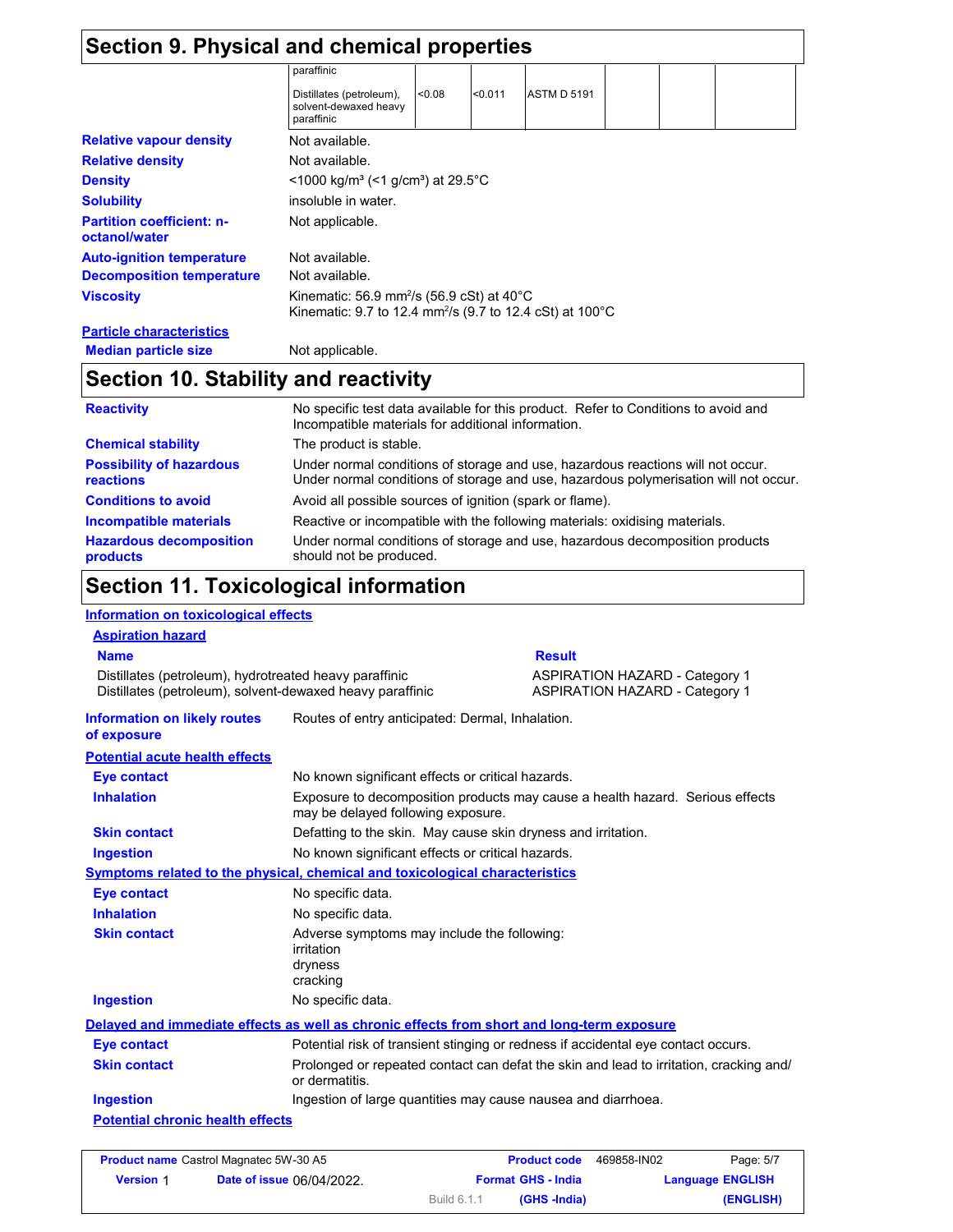## **Section 11. Toxicological information**

| <b>General</b>               | USED ENGINE OILS                                                                                                                                                                                                                                                                                                                                                                        |
|------------------------------|-----------------------------------------------------------------------------------------------------------------------------------------------------------------------------------------------------------------------------------------------------------------------------------------------------------------------------------------------------------------------------------------|
|                              | Combustion products resulting from the operation of internal combustion engines<br>contaminate engine oils during use. Used engine oil may contain hazardous<br>components which have the potential to cause skin cancer. Frequent or prolonged<br>contact with all types and makes of used engine oil must therefore be avoided and a<br>high standard of personal hygiene maintained. |
| <b>Carcinogenicity</b>       | No known significant effects or critical hazards.                                                                                                                                                                                                                                                                                                                                       |
| <b>Mutagenicity</b>          | No known significant effects or critical hazards.                                                                                                                                                                                                                                                                                                                                       |
| <b>Teratogenicity</b>        | No known significant effects or critical hazards.                                                                                                                                                                                                                                                                                                                                       |
| <b>Developmental effects</b> | No known significant effects or critical hazards.                                                                                                                                                                                                                                                                                                                                       |
| <b>Fertility effects</b>     | No known significant effects or critical hazards.                                                                                                                                                                                                                                                                                                                                       |

## **Section 12. Ecological information**

| <b>Environmental effects</b>        | No known significant effects or critical hazards.                                                                         |
|-------------------------------------|---------------------------------------------------------------------------------------------------------------------------|
| <b>Persistence and</b>              |                                                                                                                           |
| degradability                       |                                                                                                                           |
| Expected to be biodegradable.       |                                                                                                                           |
| <b>Bioaccumulative potential</b>    |                                                                                                                           |
|                                     | This product is not expected to bioaccumulate through food chains in the environment.                                     |
| <b>Mobility</b>                     | Spillages may penetrate the soil causing ground water contamination.                                                      |
| <b>Other adverse effects</b>        | No known significant effects or critical hazards.                                                                         |
| <b>Other ecological information</b> | Spills may form a film on water surfaces causing physical damage to organisms.<br>Oxygen transfer could also be impaired. |

## **Section 13. Disposal considerations**

**Disposal methods** The generation of waste should be avoided or minimised wherever possible. Significant quantities of waste product residues should not be disposed of via the foul sewer but processed in a suitable effluent treatment plant. Dispose of surplus and non-recyclable products via a licensed waste disposal contractor. Disposal of this product, solutions and any by-products should at all times comply with the requirements of environmental protection and waste disposal legislation and any regional local authority requirements. Waste packaging should be recycled. Incineration or landfill should only be considered when recycling is not feasible. This material and its container must be disposed of in a safe way. Empty containers or liners may retain some product residues. Avoid dispersal of spilt material and runoff and contact with soil, waterways, drains and sewers.

## **Section 14. Transport information**

|                                      | <b>IMDG</b>              | <b>IATA</b>              |
|--------------------------------------|--------------------------|--------------------------|
| <b>UN number</b>                     | Not regulated.           | Not regulated.           |
| <b>UN proper</b><br>shipping name    | -                        | $\overline{\phantom{a}}$ |
| <b>Transport hazard</b><br>class(es) | $\overline{\phantom{a}}$ | $\overline{\phantom{a}}$ |
| <b>Packing group</b>                 | $\overline{\phantom{a}}$ | $\overline{\phantom{a}}$ |
| <b>Environmental</b><br>hazards      | No.                      | No.                      |
| <b>Additional</b><br>information     | -                        | -                        |

**Special precautions for user** Not available.

**Transport in bulk according to IMO instruments** Not available.

| <b>Product name</b> Castrol Magnatec 5W-30 A5 |                                  |                           | <b>Product code</b> | 469858-IN02 | Page: 6/7               |
|-----------------------------------------------|----------------------------------|---------------------------|---------------------|-------------|-------------------------|
| <b>Version 1</b>                              | <b>Date of issue 06/04/2022.</b> | <b>Format GHS - India</b> |                     |             | <b>Language ENGLISH</b> |
|                                               |                                  | Build 6.1.1               | (GHS -India)        |             | (ENGLISH)               |